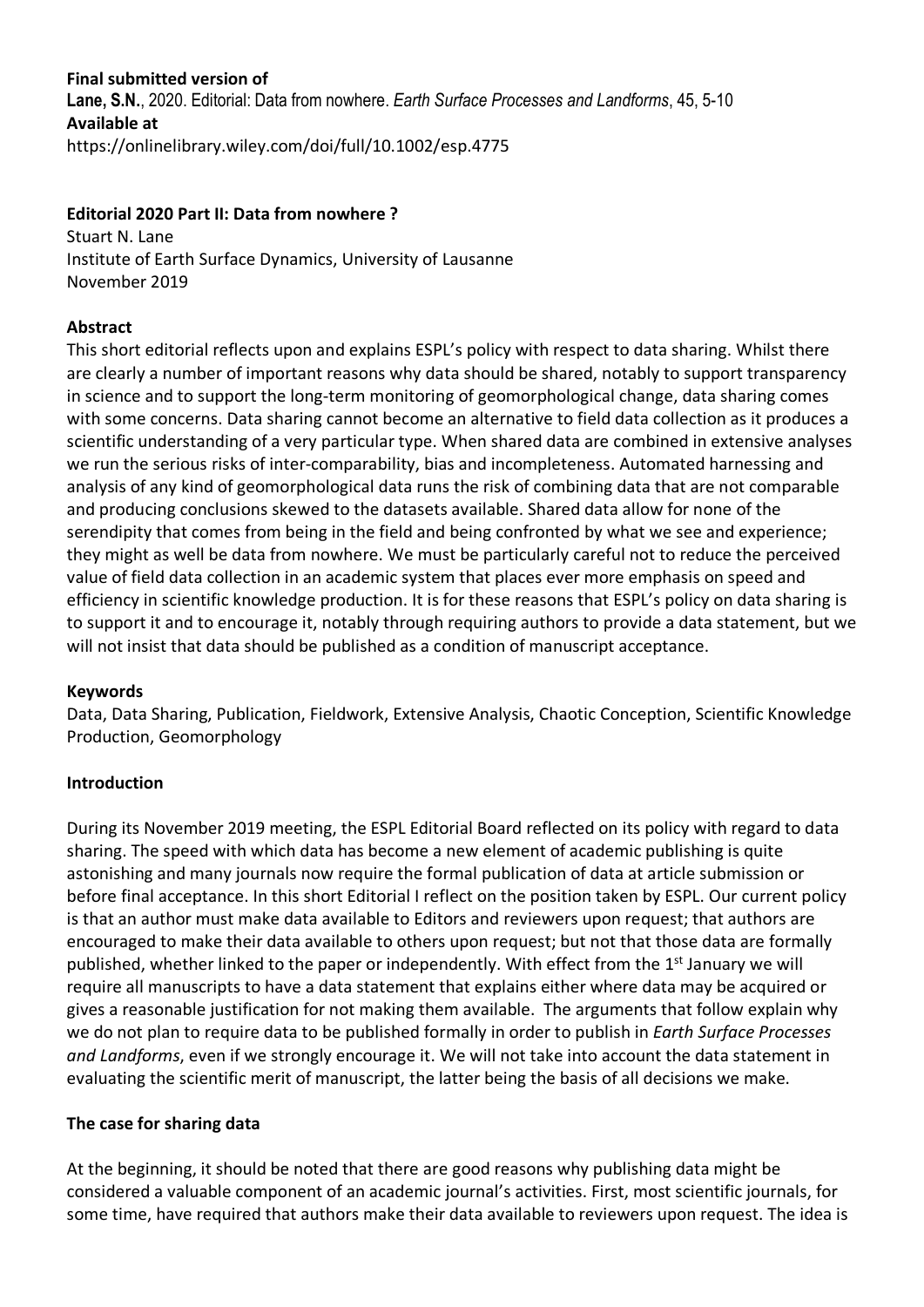that assessing the data could or even should be an important element of the peer review process. In practice, this rarely happens. In my 12 years as Managing Editor at ESPL I have received one single request from a reviewer to see data during review. By making data sharing a formal part of a publication, reviewers may be encouraged to evaluate data more frequently and this is important. A well-written paper founded on poor or incorrect data in some senses is more problematic than a poorlywritten paper founded on good data. Peer review of data strengthens the principle of peer review, of growing importance as an indicator of quality in an era when almost anyone can publish almost anything somewhere in the cloud. If publishing data strengthens the status of peer review, it must be a good thing.

Second, collecting and analysing data requires significant expense, whether in terms of time or money or both. Realising the value of those data by making them available to others could carry significant benefits. In the field of geomorpholohy, the societal value of data is perhaps somewhat less tangible than in the field of a discipline like medicine or pharmacology. Yet, there may be examples of where the data of others are valuable in an applied context (e.g. in flood risk management) and certainly many examples in the academic system of where data have a wider use than their original purpose (e.g. the validation of numerical models). Being able to confront our ideas more effectively with a wider set of data is likely to be beneficial to scientific understanding and the evolution of geomorpholohy as a discipline. The capricious nature of the environments we study mean that we can only partially control what it is we can measure. Fieldwork is risky in both health and safety terms, but also scientific terms, as we can never be sure that fieldwork will be successful. Making high quality datasets available allows the wider community to profit from successful data collection campaigns (Allen and Berghuijs, 2018). When the data are fit for purpose and of a high quality, further analysis may lead to valuable new knowledge and publication (Blume et al., 2017; Allen and Berghuijs, 2018); that is "more for less".

Third, geomorphological enquiry addresses landscapes that are a product of both the immanent and the configurational (Simpson, 1963); of processes that may be generic and occur across landscapes and times (the immanent); and their manifestation in particular landscapes at certain times (due to configurational influences), what we observe and eventually measure. To avoid a descent into detailology we have to think about how it is we can extract the general from the particular, including generalising from a singular case study (Richards, 1996). It is possible that the combination of data points from different case studies in an extensive analysis may lead to fundamental scientific findings that cannot be reached on the basis of individual studies alone (Sivapalan and Blöschl, 2017). Herman et al.'s (2013) synthesis of thermochronological data to estimate global mountain erosion rates is an excellent example in geomorpholohy. Such synthesis requires data to be shared in a form that can be reused and this is behind the growth of the FAIR data sharing principles (Force11, no date). First, I should note what the FAIR principles are not. They only implicitly make the assumption that it is "fair" to share data (the "Open Science" agenda's view that publicly-funded science should be publicly-accessible at no cost). The **FAIR** principles are actually more specific than this, concerned with archiving data such that they are (the quotes are taken from Force11, no date): (1) **F**indable ("*a data object should be uniquely and persistently identifiable*"); (2) **A**ccessible ("*it can be always obtained by machines and humans*"); (3) **I**nteroperable ("*data is (sic) machine action-able*") ; and (4) **R**e-usable ("*data should be sufficiently welldescribed and rich that it (sic) can be automatically (or with minimal human effort) linked or integrated, like-with-like, with other data sources*". FAIR data are those which have been published " … *to support both manual and automated deposition, exploration, sharing, and use to support machines as well as humans* …". FAIR principles, then, take generalisation one stage further through encouraging a transition to the automated acquisition and analysis of data from a large number of studies with a view to finding new kinds of generalisations. The emphasis is upon harnessing the potential for machines to harness the data and to learn what they can tell us, something already proven valuable in geomorphological applications (e.g. Stumpf and Kerle, 2011; Tien Bui et al., 2016). For contributing to such extensive analyses, there is a clear importance in sharing data.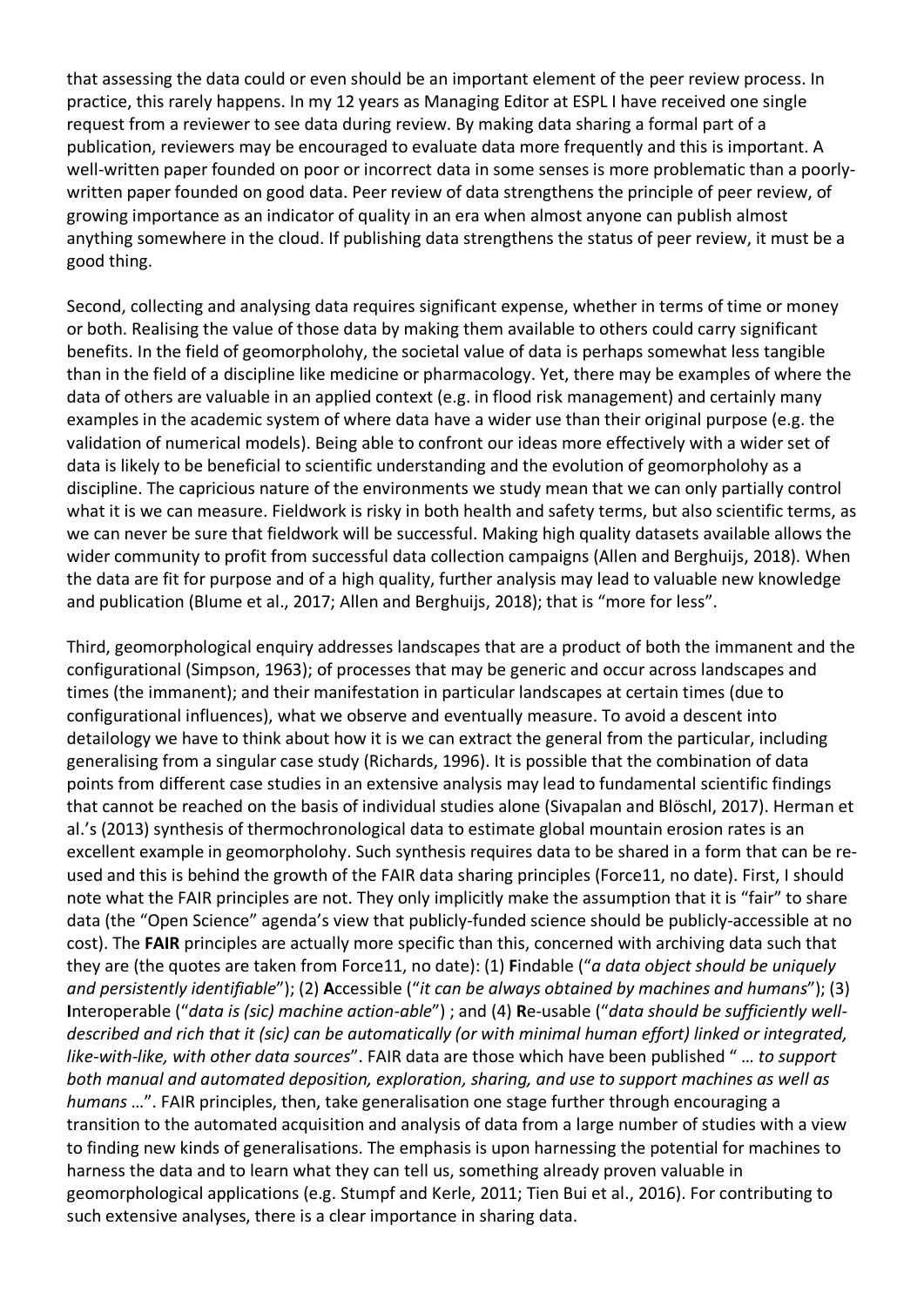Fourth, there is a pedagogic role associated with making data available, especially in the broader sense if sharing includes not only data but also images and videos. Since the growth of quantitative methods in geomorpholohy, the analysis of data has been brought progressively into the classroom. Working with datasets is an alternative means of learning to that associated with the conventional lecture. For instance, in the same way that researchers can use datasets in a comparative way to develop new understanding (Sivapalan and Blöschl, 2017), so students now use datasets (broadly defined) to develop their own understanding of particular geomorphic questions and to develop their critical engagement skills (Litherland and Stott, 2012). I now teach fluvial hydraulics (e.g. the relationship between velocity and shear stress) through visualisation (e.g. of velocity profiles) and quantification (e.g. using the law of the wall) based upon student-acquired datasets. This kind of flipped learning is in marked contrast to telling students (or asking them to read) about relevant theory. Faced with pressures to do "more with less" (Litherland and Stott, 2012), along with growing issues surrounding the management of health and safety in fieldwork settings and student pressures on funding, sharing data is a means of sustaining methods like flipped learning. Shared data can itself be used to prepare students for fieldwork, making fieldwork more effective (Warburton and Higgitt, 1997) and even replacing it in some kinds of settings (Stumpf et al., 2008). Sharing data, then, can serve an important pedagogic purpose.

Finally, and perhaps most importantly, in an era of rapid environmental change, the data collected today have the potential to become a crucial resource for generations in the future; the benchmarks against which we can evaluate just how much the environment is changing. Compared with cognate disciplines like climatology and hydrology, geomorphic processes are not typically accorded the privilege of routine monitoring. Even if datasets designed for operational activities (e.g. discharge measurements in hydrology) are not always suited to scientific analyses (Kirchner, 2006), they still provide at least some basis for change detection and attribution. There are examples of the elegant use of hydrological data to infer geomorphic processes (such as quantification of the effect of sediment-transport driven changes in channel capacity on flood risk, Slater, 2016). Of course, this is changing, whether through ever more sophisticated use of the depositional record to infer geomorphological processes, or new ways of quantifying erosion rates over a range of timescales using cosmogenic nuclides. Complementary to such emerging techniques could be the effective archiving of data that allow their future use for change detection and attribution.

# **Should we require data sharing in publicly accessible permanent archives?**

Clearly, there are very good reasons why we should encourage the sharing of data. However, whether or not we should *insist* on the sharing of geomorphic data needs more careful thought. Some of the reasons for questioning obligatory data sharing require us to think about the kinds of knowledge that it is going to produce; other reasons are more practical.

My first point is a strongly philosophical one. Whether in student classes on research design or in the advice that I give to Early Career Researchers in author workshops (Lane, 2014), I place strong emphasis on thinking through the underlying motivation for undertaking the research that is to be done and the results that are to be written up. I commonly use Harré's (1981) reasons for doing science, of which he identifies 13. The kinds of extensive data analysis implicit in data sharing and in the FAIR principles can sustain some of these reasons (notably B4, demonstration of underlying unity within apparent variety; also A3, finding the form of a law inductively; and A1 through exploring the characteristics of a naturally occurring process). Thus, my argument is less against extensive data analysis, but more that there some of Harré's motivations for doing science that do not lend themselves well to extensive analysis at all (A5, exploiting an accidental occurrence; B3 decomposition of an apparently simple phenomena, C2 demonstrating the power and versatility of apparatus) or only with some serendipity (B1, finding the hidden mechanism of a known effect, serendipitous as it depends on whether available datasets capture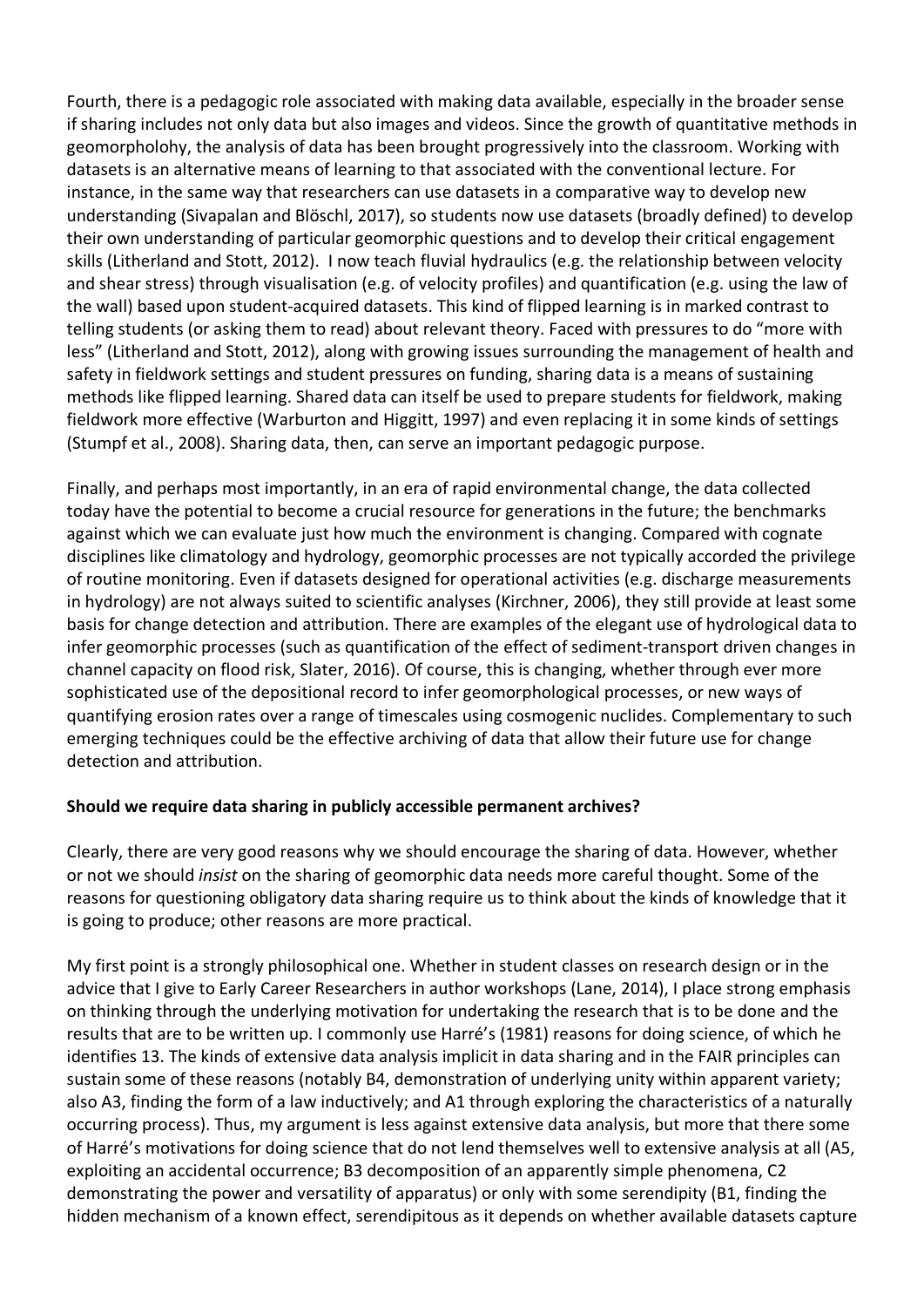the hidden mechanisms). There is a kind of geomorpholohy that involves the intensive study of particular landscapes or landforms (see Richards, 1996) that makes a fundamental contribution to knowledge through our work in the field. A number of geomorphologists have challenged the growing emphasis on (global) Earth System Science in the academy, to the detriment of understanding more contingent systems (i.e. the combined product of the immanent and the configurational) at the local scale (Rhoads *et al.*, 1999; Phillips, 2001; Clifford and Richards, 2005; Richards and Clifford, 2008; Görg, 2007; Ashmore and Dodson, 2016). Of course, sharing data does not necessarily exclude such work, but given some of the external drivers of academic practice in the  $21<sup>st</sup>$  century we have to be very careful about the signals that are sent out as to what matters in academic enquiry in pushing the obligatory sharing of data as necessary; "the only data matter are those that can be shared".

I have argued elsewhere that the academy (in the geosciences) is now in a state of crisis as a result of an academic model that is not sustainable (Lane, 2017) and which has led to one great big academic publication bubble. The bubble is not sustainable because we have more to read than is humanly possible; we have increasingly to compete with one another to get our work read; and the suite of 21<sup>st</sup> century metrics with which we have become complicit (I see a worryingly large number of young researchers including citation counts and H indices in their C.V.s) is forcing us to cite rather than to sight (Bunge, 1979; Lane, 2017). The emphasis of the FAIR principles on harnessing automation in data assimilation and analysis, on efficiency, risks making certain kinds of research activity more attractive than others simply because it seems to be more productive. The philosophical question becomes what kind of science do we wish geomorpholohy to become and what kind of questions and approaches do we and should we value? Data sharing invokes certain kinds of approaches to geomorpholohy but with, as far as I can see, almost no reflection as to the broader consequences of advocating it. Hydrologists have worried about the reduced status according to fieldwork for some time (Burt and McDonnell, 2015; Vidon, 2015; Allen and Berghuis, 2018) and I see no reason to challenge the same concern in relation to geomorpholohy. I return to some of the challenges facing the status accorded to fieldwork below.

If the above causes us to reflect on the status given to different approaches in geomorpholohy, we also need to reflect upon the kind of knowledge that comes from shared data, especially in the name of extensive searches for generic understanding. As Burt and McDonnell (2015) remind us, progress in science comes through new techniques, new discoveries and new ideas and that, certainly in relatively mature disciplines like geomorpholohy, innovation in techniques is particularly important. This is why the data that we collect today (including their resolution and frequency) are likely to be less valuable than those that we collect in the future, when we have new technologies. In parallel with what is done in disciplines like climatology and hydrology, as data collection methods change, so we will need to homogenise geomorphological data to make them comparable through time. However, homogenisation only deals with the influence of measurement methods on inter-comparison, it does not deal with the removal of configuration itself. Given the configurational influences on geomorphological measurements, at least part of the information behind a data point is unique to the choice of location (in space and time) that is the focus of the research and this should cause us to be cautious of extensive analyses based upon data sharing.

I have recently been reflecting on this issue in relation to the extent to which glaciers are capable of evacuating the sediment that they erode. This is a classic "cover and tool" problem (Turowski et al., 2008): a glacier (as an erosional tool) can only continue to erode its bed as long as it is possible to evacuate the sediment it has already eroded (so there is no cover). Subglacial drainage systems are generally (Nienow et al., 1998) either distributed when surface melt rates are low (and so the melt water needed to move sediment at the glacier bed is not available) or canalised into drainage networks when melt is high (and so whilst there might be melt water at the bed, its coverage is geographically restricted). Thus, whilst subglacial rivers have very high transport capacity (Hallet et al., 1996) they are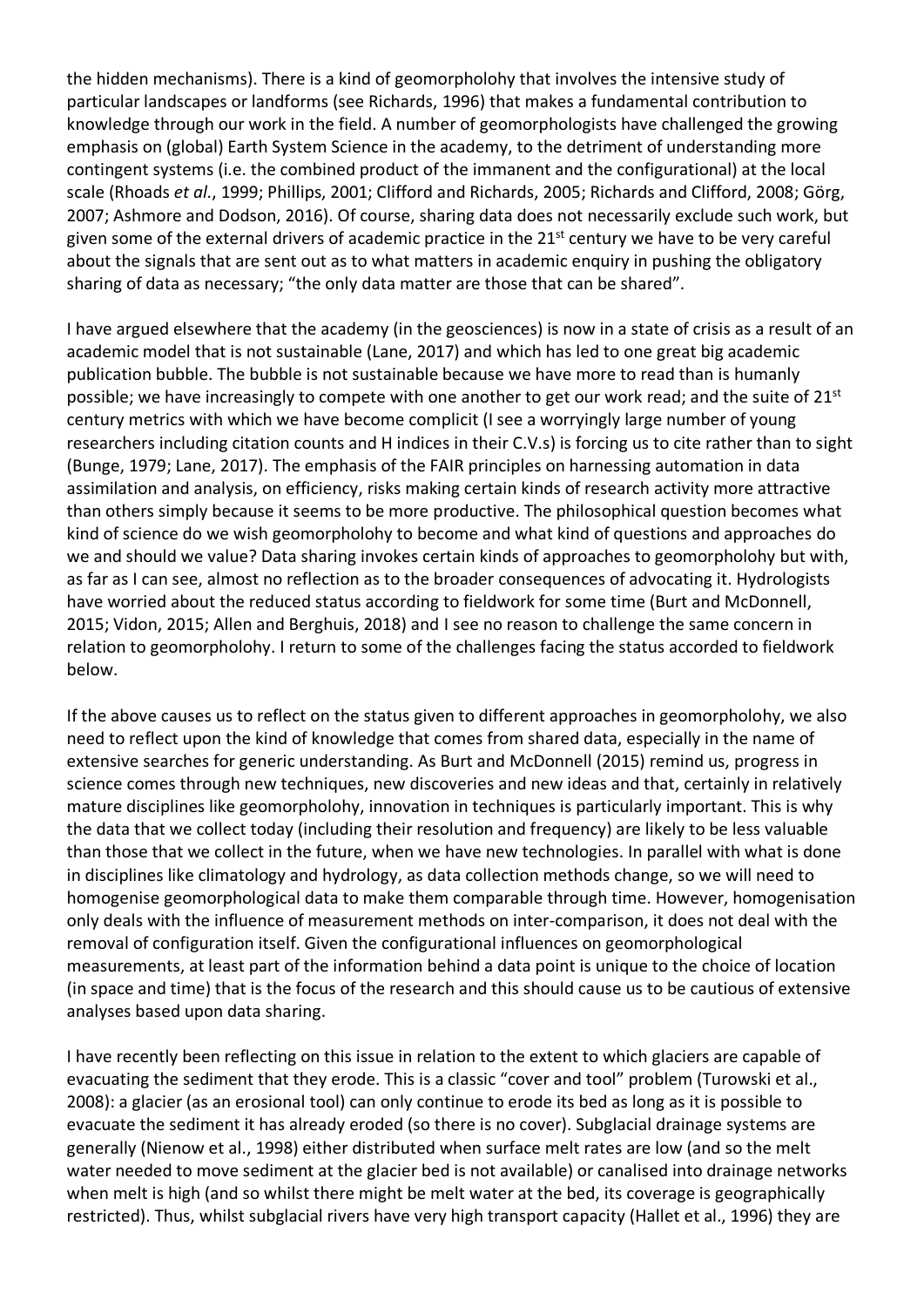not necessarily able to access subglacially-eroded sediment at the times at which this capacity is highest. Evacuation of sediment is then a function of other basal sediment transport processes including subglacial deformation of till, regelation, hydraulic supercooling and so on (Alley et al., 1997). These processes depend on the environmental setting of the glacier, the shape of its bed, ice thickness etc. If we then measure the sediment exported from the glacier, at whatever time-scale, the records obtained will reflect these configurational elements which (even if measurable) may not have been measured. Thus, what is the meaning of inter-comparison between glaciers of rates of sediment evacuation measured in proglacial streams given that they represent signals produced by very different combinations of configurational influences? In an experimental sense, we could deal with this problem through *a priori* research design such that we sample glaciers across different axes of configurational influence and then model these influences statistically through an extensive analysis. Logistically, given the extreme difficulty of measuring sediment evacuation rates, it would be a severe challenge to get a large enough sample size to meet normal experimental requirements. If we think of some kind of factorial design where the number of glaciers needed is 2*<sup>k</sup>* and *k* is the number of factors, we might identify the following factors; cold versus warm-based; steep ice surface versus shallow; thick versus thin; positive versus negative bed slopes (due to hydraulic supercooling effects); laterally-confined versus unconfined; land-terminating versus lake-/marine-terminating; and more erodible versus less erodible substrates. This means we would need 128 glaciers. We would need to double this to 256 glaciers, to guarantee some kind of repetition. We would need to make sure that each glacier was studied for four field seasons (to capture the combinations of warm versus cold and wet versus dry). Perhaps we could reduce the sample size through some kind of Latin hypercube sampling but there may be other factors that need to be included and the difficulty of quantifying sediment evacuation (wash load, suspended load and bedload) in just a single melt season makes it highly unlikely to be economically or scientifically feasible. If we invert the issue, and imagine a compilation of evacuation rates from different glaciers across the world (e.g. Hallet et al., 1996) the problem becomes more severe as the erosion rates available (e.g. Hallet et al. (1996) compiled data from 61 glaciers) may be; based upon different measurement methods or only partial data (true data on bedload evacuation, for example, remain extremely rare); will not have been sampled according to an *a priori* research design such that some factors may be under-represented, others over-represented; may have uncertain or unknown configurational aspects (e.g. subglacial glacier bed morphology); and may have been sampled in years with different, even incomparable, climate forcing.

This example shows what I think is a general geomorphological trait that configurational aspects may dominate geomorphological signals such that the statistical basis of generalisation from data compilations may be extremely weak. Sayer (1984, 138) introduced the notion of a 'chaotic conception' to describe a process of 'bad abstraction'. In the latter, elements of a system are measured, associated and generalised either because it is convenient to do so (e.g. ease of measurement; availability of data) or because there is some sort of emergent pattern that merits simple generalisation. Examples abound in the environmental sciences. Pattinson and Lane (2012) label attempts to relate changing flood frequency to land-use management as a chaotic conception. The long-established debate over desertification and its relationship to both climate change and over-grazing provides a second example; these processes may correlate but they are not necessarily and directly causally-related. Piers Blaikie's (1985) demonstration that even if soil erosion and "land mismanagement" are correlated it was actually the effects of unequal terms of trade upon farmer behaviour that forced them to adopt soil eroding land use practices is a more geomorphological example. Any kind of data analysis that bases itself on the automated search for associations between complied data risks making chaotic conceptions, especially as it is the data availability that is driving the association being sought. Yet, as others have argued (e.g. Burt and McDonnell (2015) in hydrology) there are other kinds of understanding that come not from the data that fit, but the data points that don't fit. The measurements we make in a place and time that don't fit our theory causing us to pause, to reflect and to think; "is this error?"; or "a unique case?"; or "is there something else that I don't quite understand or that I have not yet thought about?". This is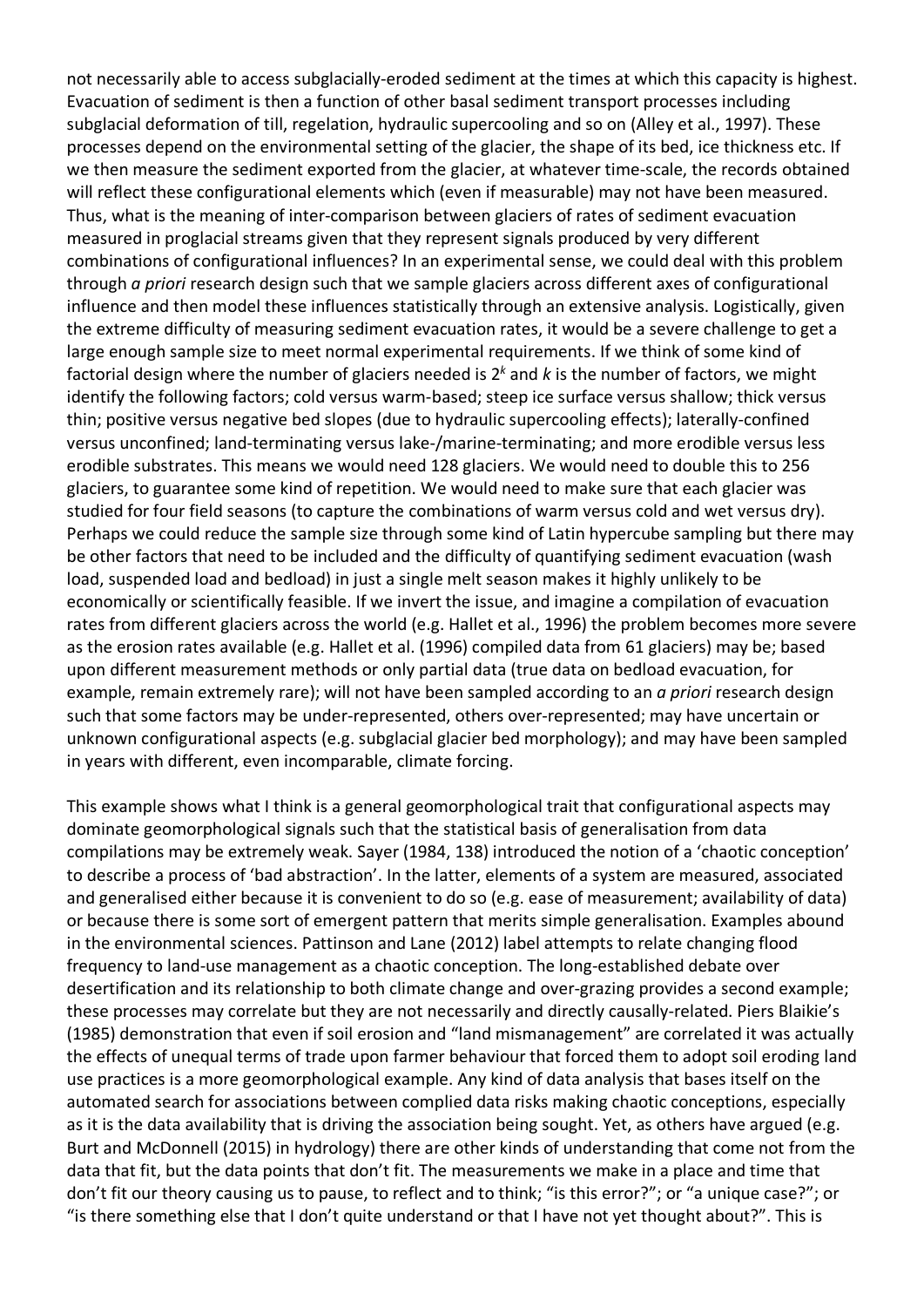where the field, and fieldwork, play a crucial role in slowing us down, forcing us to question not only our answers but also the very questions that we are asking themselves (Stengers, 2005 ; Lane, 2017). The questions we can ask of shared data are self-limiting. You can't modify your data collection as the analysis progresses as the data are already collected. It is hard to let the landform or the process "speak back" and say "measure me differently" and to capture the wider set of empirical experiences that bring meaning to the data we collect. What you can learn is restricted to the data that you have. It cannot be challenged by the data that you don't have but which you could have had if you had been involved in field data collection. Thus, shared data may play a role in flagging what we don't know. They may also play a role in allowing us to upscale the findings from a single case-study, by putting the case-study into a wider context through comparison with data from different sites. However, these roles are limited as compared with what can come from carefully-selected field sites and the associated fieldwork, whether undertaken extensively (across different sites) or intensively in a single one.

Even if there are examples of research questions where data sharing is valuable there are more practical issues. One in particular has concerned hydrologists and begins with what Allen and Berghuis (2018) describe as a "free ride" effect; rather than incurring the time and expense needed to produce field data a researcher chooses to focus on the use of others' data. Making your data available clearly contributes to collective benefit. However, we work in a system that prioritizes individual gain. The award of research funding, the appointment to stable positions and academic promotion are generally based around the assessment of individual contributions and, in particular, publications. Even with the move away from naïve quantification of performance using journal impact factors and H indices (see the San Francisco Declaration on Research Assessment, DoRA), and a growing focus on quality in research output, we still judge what an individual has achieved. Publication remains the academic currency and as long as it does so the collective benefits of making data available risk being undermined by the disincentives to collect data that come from a system that emphasises individual academic output. This is a practical issue; it might be dealt with through giving credit for making data available. Indeed, community surveys (e.g. Blume et al., 2017, for hydrology) suggest that this is a necessary component of an effective data sharing system. It is perhaps not surprising that we are currently witnessing the commodification of data sharing, for example, by giving published data a digital object identifier such that it can more readily accrue credit via citation. When a publication has data linked to it, it has been claimed that this can make a paper more highly cited in the ever-growing pressure on us to show that we have some kind of "impact". But this is where we also need to pause for thought. Citation says nothing about the quality of the work we do, nor the quality of the datasets that we produce. The drivers of citation may reflect quality, but they also reflect a growing number of factors that at best reflect natural differences in the size of academic disciplines, in a more neutral sense reflect activities used to get our work read (social media, for example) and at worst reflect the kinds of manipulation that researchers can embark upon to get their work cited (e.g. when requesting citation of their own work during the review process, and there have sadly been some extreme examples of this within the field of geomorpholohy). Data can be shared in other ways, however. It can be shared through contact between the user of the data and the original producer of the data. This kind of contact allows issues surrounding data homogenisation and configurational influences to be brought into the discussion. Data producers can be involved in the intellectual exercise of putting different datasets together in a way that seeks both communalities and differences, and ultimately produces new research questions, proposals and field data collection. In requiring data to be made available without any contact with the original producers of the data (as long as they remain contactable), even if those shared data can accrue citation, we lose a critical element of what makes sharing data so very valuable and academic life so enjoyable; discussion and debate within an academic community.

It is quite possible that an unintended consequence of FAIR principles is the progressive privatization of data (Allen and Berghuis, 2018). The issue here is that we all rely to greater or lesser degrees on data that have been collected by public, quasi-public or private organisations; digital map data, weather data,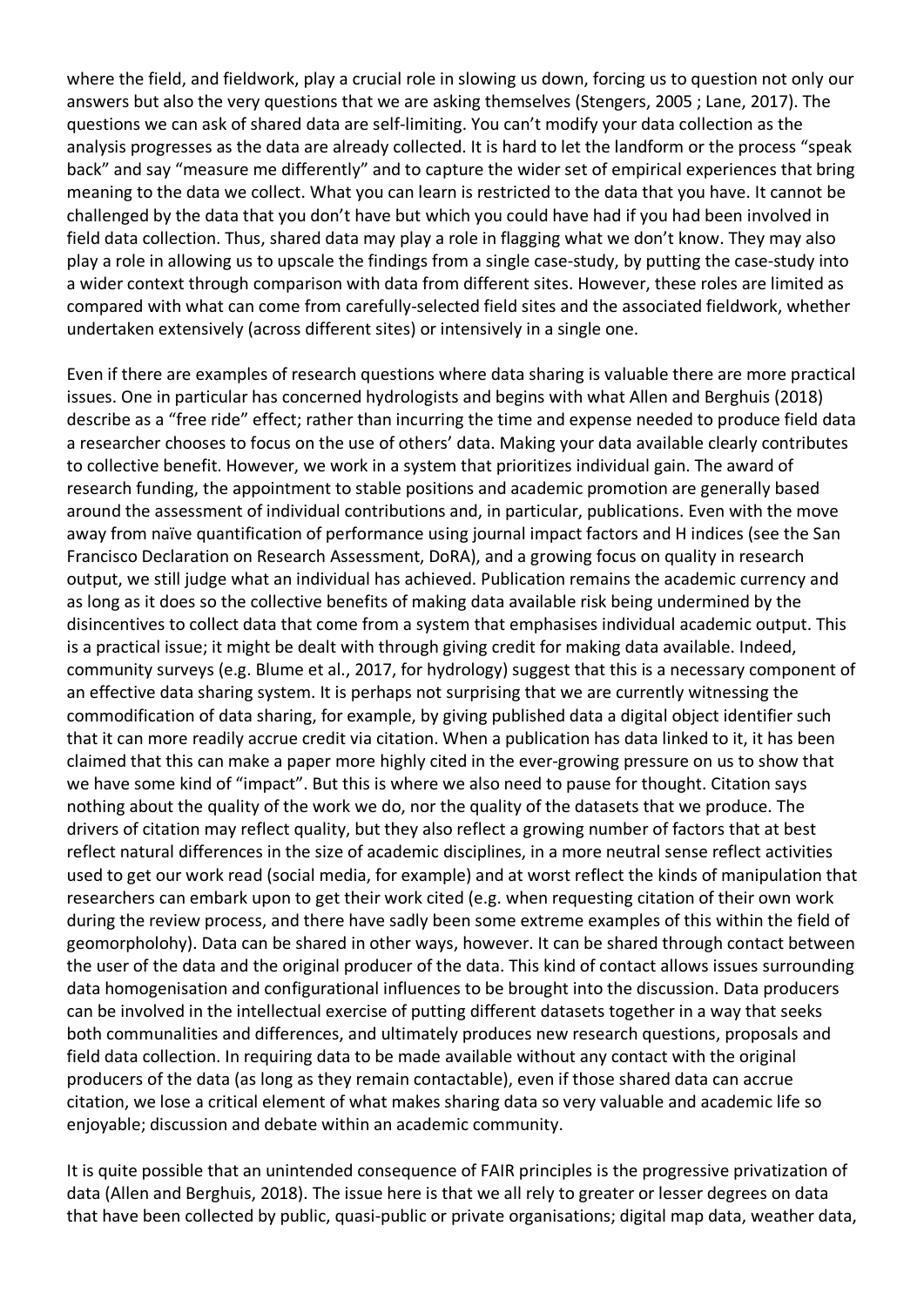hydrological data, borehole logs etc. Under the FAIR principles it is accepted that if such data have been purchased and licensed to an author, then those data need not be made openly available, but other readers should be able to obtain (i.e. purchase) the same rights to those data. A second potential user would have to buy the license to use them. There then exists the grey area between freely available data and commercialised data where the data come from a  $3<sup>rd</sup>$  party, and this  $3<sup>rd</sup>$  party is making the data available to authors, normally at no cost. The Coalition for Publishing Data in the Earth and Space Sciences (no date) illustrate the problem that this grey area poses. They note "*We consider third-party data to be data that cannot be legally distributed by the authors … If an author does not have the rights to distribute the data, they must include all necessary contact information in the Data Availability Statement to gain access to the relevant data. If permission is required to use a third-party data set, authors must include the third-party source and verification of permission in the Data Availability Statement, as well as provide proper acknowledgment in the article. Authors are asked to submit information from the data owner that data will be available post-publication, in the same manner as that by which the authors obtained the data.".* This last statement is where the problem lies as a commitment from the data owner at the point of publication can only be guaranteed in the future if the data are placed within a legal framework and with an appropriate and formal specification of copyright. Such third parties may have little or no interest in the data sharing agenda, and so may prefer not to provide their data rather than having to invest time in implementing it. At the other extreme, it may encourage them to see their data as having unrealized value and that it would be better to begin to provide it licensed at a price. There is a risk of damaging the delicate relations that can develop between private (potential) data providers and the academy. I can give you a concrete example. A hydropower company recently made available a 50-year series of 15-minute discharge data from glaciated basins. These data are unique in the world because they are measured at altitude close to the glaciers concerned. Their analysis revealed systematic changes in hydrograph shape following from climate warming (Lane and Nienow, 2019). The hydropower company did not want us to publish the source data, but was happy to make them available to others on request. Of course, this left the company with the right to refuse, which is not ideal. The position of the journal was very clear: we had to publish them in order to publish the paper, even though the data were not our own. If the hydropower company had sold us the data under license we would not have had to do so. We did find a compromise (publication of standardised data, enough to do the analyses in the paper, but not enough to produce some of the more commercially sensitive statistics on changing water yield), and the company was always willing for us to provide the original data for the purpose of academic review. If we had not achieved a compromise, we would have been in a position where the requirement of making data available would have held back the publication of scientific knowledge. At the same time, the hydropower company might see an incentive to commercialise their data, to limit the conditions under which the data can be used through the license as they saw fit, and to decide who they wish to sell the data to. Even if licensed, the company has no obligation to sell them to anyone. I contend that data sharing policies in relation to 3<sup>rd</sup> party data sources remain largely incoherent even though we, as geomorphologists, are often heavily dependent upon them.

If I return to the FAIR data principles, I want to restate the point made above that FAIR is an unfortunate acronym because of the way in which it links the FAIR model of data sharing with notions of what is and what is not "fair". This again comes back to questions regarding data ownership, but not 3<sup>rd</sup> party data, rather those we have collected ourselves. I fear that as an academic community we have become too willing to accept the notion that it is only fair to share our data because we are publicly funded, as are many of our research projects. Of course, this is partly true. Traditionally, the argument may have been stronger because the academic system did indeed invest significant public funds in us with relatively little demanded in return. Demands on us were significantly less severe; student numbers were lower; competition between universities for students, status and funding was less; the academic hierarchy in terms of promotion was flatter (with fewer Professors by proportion in many countries); incentives to perform were fewer; and requirements to demonstrate the impact of our work beyond the academy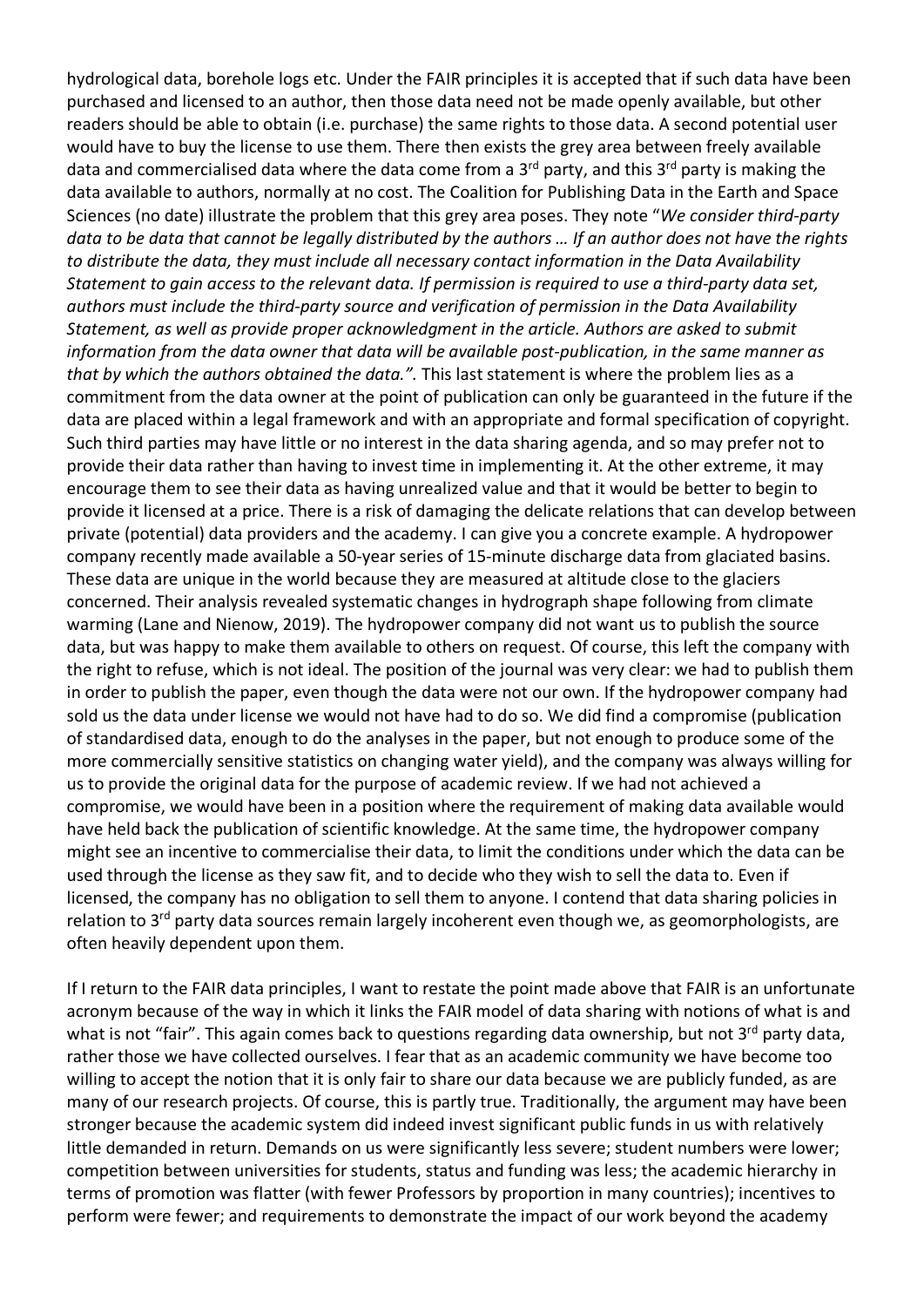were rarer. As what is known as the neo-liberalisation of the academy has taken place, and the benefits of academic freedom have been replaced by ever-greater academic responsibilities and constraints, justifying data sharing in terms of public funding becomes harder and not easier. Faced with ever more crowded diaries, we increasingly subsidise data collection to a very significant degree through pur personal time and often through enormous personal sacrifice. Many of us work many more hours than we are salaried to do. Geomorphic processes don't stop at 5pm in the evening or at weekends. We don't get paid overtime to keep our field data coming in. Statements like "*Publicly funded data are a public good and should be publicly preserved and sustained over time*" (American Geophysical Union, 2015) are not as clear cut as they might seem in the neoliberal academy of the 21<sup>st</sup> Century. Enforcing FAIR data principles does not always seem particularly fair.

# **Conclusion**

Over the last few years, data sharing in the academic publication process has progressively passed from something that is encouraged through to something that is required. This transition merits reflection. Clearly, the peer review process can be strengthened through including data in the manuscript evaluation process, but this in itself does not require public data sharing. There is a role that data sharing may play in the inter-comparison of data acquired across different geographical and historical settings, in helping us to put our own case studies into wider context and in terms of more interactive classroom teaching. My argument, then, is not that sharing geomorphological data is not a good thing. Rather, it is it that data sharing needs to proceed cautiously. We should not become complacent in thinking that applying FAIR data principles in themselves will generate new kinds of scientific understanding. It will generate understanding of a very particular type and has inherent limits. As the data available implicitly define both what has been measured and how, we run the risk of encountering problems of inter-comparability, bias and incompleteness, notably in terms of configurational information. We have to be sure the data are fit for purpose (Kirchner, 2006; Allen and Berghuijs, 2018). We certainly need to be extremely careful of the automated harnessing and analysis of any kind of geomorphological data without thinking through the extent to which the kinds of measurements being combined and their configurational aspects are fully understood. Shared data have none of the serendipity that comes from being in the field and being confronted by what we see and experience; they might as well be data from nowhere. We have to be careful that the compilation and intercomparison that data sharing allows through extensive data analyses, when taken with wider external influences on the academy, does not undermine the perceived value of field data collection. The replacement of humans by machines in such data compilation and analysis risks removing some of the scientific creativity and reflexivity that interactions between humans motivated by data exchange can sustain. We must also be careful that we don't lead to the over-commodification of data, through commercialisation whether financially or in terms of academic currencies like citation.

These arguments explain why ESPL has decided that it will not insist on data being publicly available prior to a manuscript being accepted for publication. Rather, we will require authors to honour two points: (1), as with current practice, authors must make their data available to reviewers upon request; and (2), as a new requirement, authors must include a data statement that will be published. The latter identifies where data used in the paper may be obtained. An author who wishes to publish their data in a suitable database service will be welcome to do so, as will one who is required to do so via their Funding Body. An author who wishes to make their data available upon request is equally welcome to choose this option, but this is on the understanding that such requests will be honoured as far as is possible. If there are situations where data cannot be made publicly available, an author is will be asked to explain why in their data statement. The data statement will not be used in the scientific evaluation of manuscripts, but the journal Editors may ask authors to make changes to their data statement in the spirit of the value of data sharing. We will continue to support data sharing by allowing data to be published (and permanently archived) as supplementary online information. We note that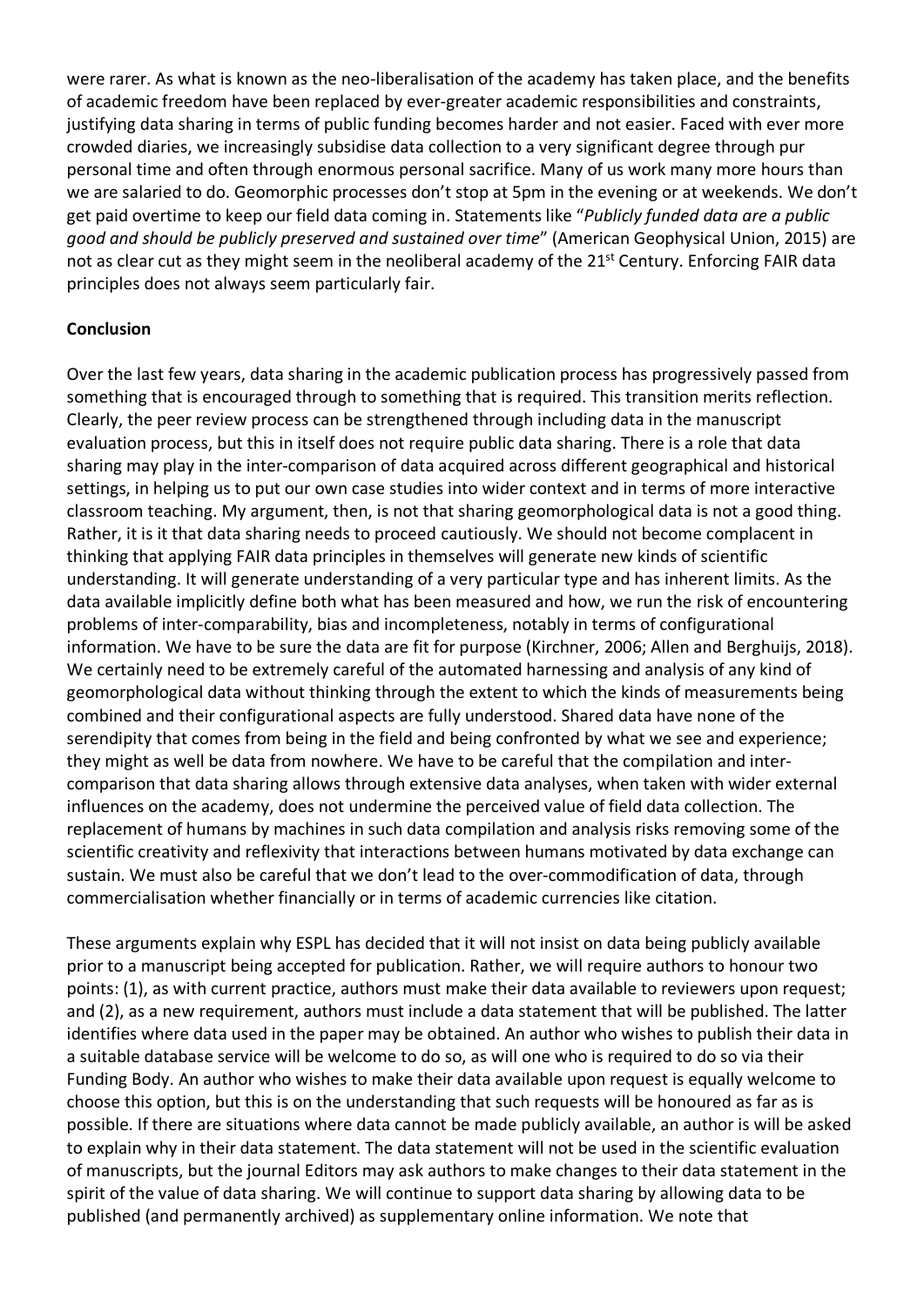supplementary information is linked to a paper where, as is always the case, we expect a complete, correct, justified and reproducible methodology. It is this kind of publication of data that is likely to provide information of real value as readers will be able to know not only about the data they might wish to use, but will be shown, through the paper, precisely how it can be used. But, we will not proscribe where or in what form data should be shared, and will leave this to authors to decide.

### **Acknowledgements**

I would like to thank my Editorial Board for their constructive comments on this document and for their valuable discussion of ESPL's data sharing policy.

# **References**

- Allen, S.T. and Berghuijs, W.R., 2018. A need for incentivizing field hydrology, especially in an era of open data. *Hydrological Sciences Journal*, 63, 1262-1265
- Alley, R.B., Cuffey, K.M., Evenson, E.B., Strasser, J.C., Lawson, D.E. and Larson, G.J., 1997 How glaciers entrain and transport basal sediment: Physical constraints. *Quaternary Science Reviews*, 16, 1017-38
- American Geophysical Union, 2015. Position statement on scientific data. https://www.agu.org/Shareand-Advocate/Share/Policymakers/Position-Statements/ESS-Data. Accessed 15th November 2019.
- Ashmore, P. and Dodson, B., 2016. Urbanizing Physical Geography. The Canadian Geographer, 61, 102– 106
- Blaikie, P.M., 1985. *The Political Economy of Soil Erosion in Developing Countries*. London: Longman.
- Blume, T., Van Meerveld, I., and Weiler, M., 2017. The role of experimental work in hydrological sciences––insights from a community survey. *Hydrological Sciences Journal*, 62, 334–337
- Bunge, W.W., 1979. Perspectives on theoretical geography. *Annals of the Association of American Geographers*, 69, 169–174
- Burt, T.P. and McDonnell, J.J., 2015. Whither field hydrology? The need for discovery science and outrageous hydrological hypotheses. *Water Resources Research*, 51, 5919–5928.
- Clifford, N. and Richards, K., 2005. Earth System Science: an oxymoron? *Earth Surface Processes and Landforms*, 30, 379–383
- Coalition for Publishing Data in the Earth and Space Sciences, no date. Author guidelines. https://copdess.org/enabling-fair-data-project/author-guidelines/, accessed 15<sup>th</sup> November 2019.
- Force11, no date. The FAIR data principles. https://www.force11.org/group/fairgroup/fairprinciples. Accessed 18th November 2019
- Görg, C., 2007. Landscape governance: the "politics of scale" and the "natural" conditions of places. *Geoforum*, 38, 954–966
- Hallet, B., Hunter, L. and Bogen, J., 1996 Rates of erosion and sediment evacuation by glaciers: A review of field data and their implications. *Global and Planetary Change*, 12, 213–235
- Harré, R., 1981. *Great Scientific Experiments*, Phaidon, Oxford.
- Herman, F., Seward, D., Valla, P.G., Carter, A., Kohn, B., Willett, S.D. and Ehlers, T.E., 2013. Worldwide acceleration of mountain erosion under a cooling climate. *Nature*, 504, 423-6.
- Kirchner, J.W., 2006. Getting the right answers for the right reasons: linking measurements, analyses, and models to advance the science of hydrology. *Water Resources Research*, 42, W03S04
- Lane, S.N., 2014. Good practice in authoring manuscripts on geomorphology. *Earth Surface Processes and Landforms*, 39, 126-32.
- Lane, S.N., 2017. Slow science, the geographical expedition and critical physical geography. *The Canadian Geographer*, 61, 84-101
- Lane, S.N. and Nienow, P.W., 2019. Decadal-scale forcing of Alpine glacial hydrological systems. *Water Resources Research*, 55, 2478-92